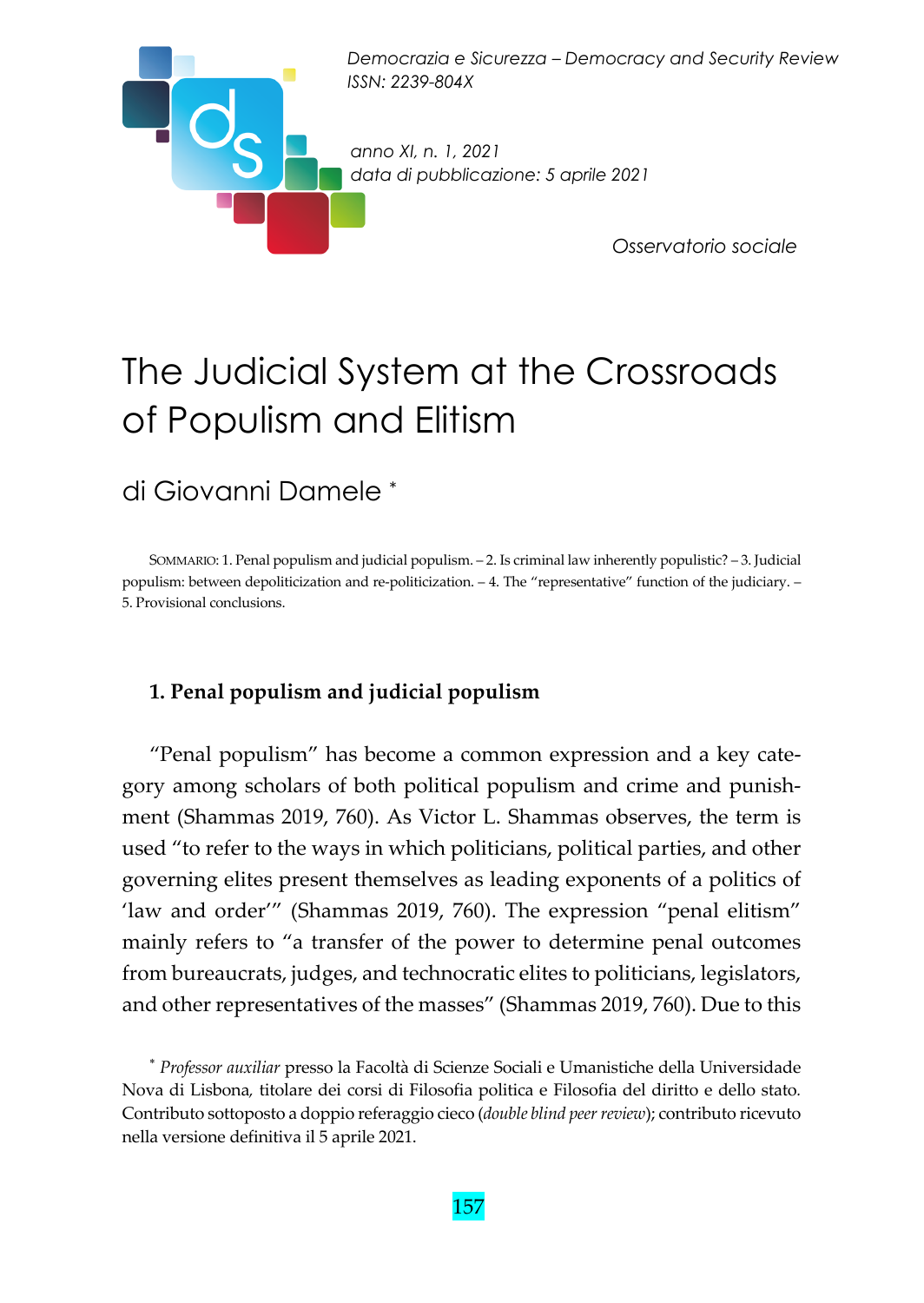*anno XI, n. 1, 2021 data di pubblicazione: 5 aprile 2021* 

 $O_{\epsilon}$ 

*Osservatorio sociale* 

shift from a (purportedly) technical discourse to that of electoral struggle and political propaganda, penal populism has been described as a "political force driven more by emotion than rationality" (Pratt 2007, 92).

Two main features of this concept are particularly relevant here. First, penal populism is thought to involve the entire "realm of justice and the rule of law, *the proper application* of laws and the social conditioning that arises from *improper application*" (Anselmi 2018, 73, emphasis added). It follows from this that, rather than being confined to legislative processes (that is, to the "production" of criminal law), penal populism also affects the application (that is, the interpretation) of normative dispositions. *Ju‐ dicial* populism can be considered a sub‐category of the more general cat‐ egory of penal populism inasmuch as it relates to the judicial application of *criminal* law – at least if, following Giovanni Fiandaca, we define judi‐ cial populism as an attempt by judges and/or prosecutors to present them‐ selves as genuine "representatives" or interpreters of the real interests and expectations of the people. This attempt is frequently presented according to a logic of the substitution of political power, which is perceived as being isolated from the "legitimate" or "true" interests of the people (Fiandaca 2014, 97, 105).

Second, penal populism is often described as a pathological phenome‐ non, related to inadequate law‐making processes and the improper appli‐ cation of criminal law – a pathology that is ultimately based on a "*distorted* interpretation of the functioning of the justice system on the part of public opinion", which in turn "produces a delegitimization of the rule of law" (Anselmi 2018, 73). As a "manipulation of the objectives of the rule of law", penal populism results in the perversion of the "normal functioning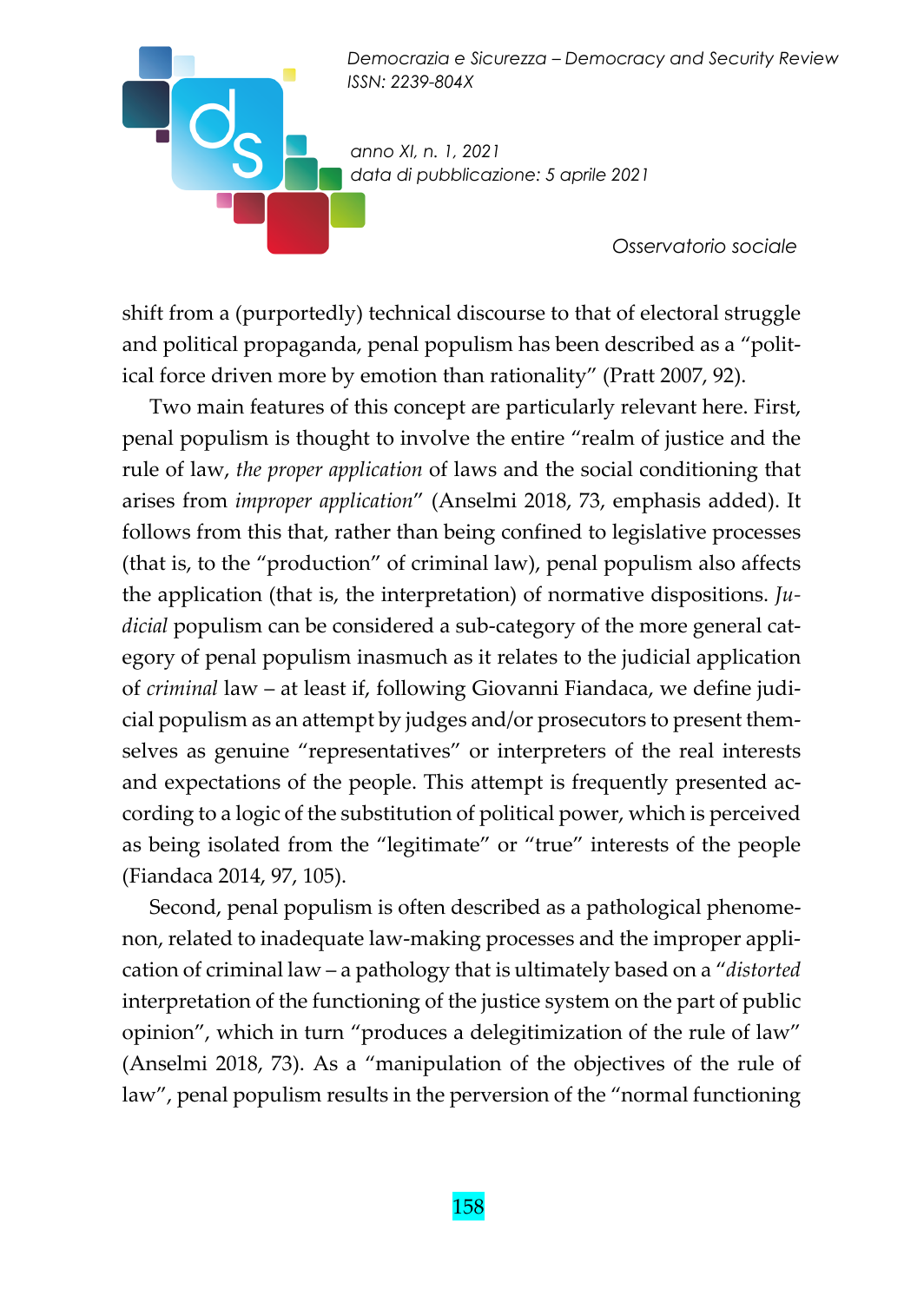*anno XI, n. 1, 2021 data di pubblicazione: 5 aprile 2021* 

 $\blacksquare$ 

*Osservatorio sociale* 

of justice" (Anselmi 2018, 74). This common interpretation has been chal‐ lenged by Shammas, who argues that the theoretical distinction between penal populism and what he defines as "penal elitism" is ultimately based on an ideological bias. According to critics of the phenomenon of penal populism, one of the main factors driving the decline of rehabilitative in‐ tent in criminal law is "the steadily declining fortune of rationality and technocracy – a trend that has been evidenced by the (re‐)emergence of an emotive, irrational, and mercurial politics" (Shammas 2019, 761).

However, Shammas continues, this distinction between a rational tech‐ nocratic and a populistic emotive approach is ultimately based on a false dichotomy. It is perfectly possible, according to Shammas, for a techno‐ cratic approach to result in the over‐criminalization of minor offenses, for instance. On the other hand, the greater involvement of the public in criminal law‐making could result in rehabilitative policies. "Under the right circumstances", Shammas observes, "the *populus* can certainly exhibit re‐ habilitative tendencies". Quoting Johnstone (2000) and Green (2006), he goes on to note that providing the public "with appropriate contextual information may help inform and facilitate a wholly different and more participatory form of penal policymaking", which in turn could result in the implementation of more rational – that is, less intolerant and less repressive – responses to crime (Shammas 2019, 765).

Important questions remain, however. Who defines the "right circum‐ stances" under which the people – or "the *populus*" as Shammas puts it – can "exhibit rehabilitative tendencies"? Who is to provide "the public" with appropriate contextual information? It seems plausible that at least a significant part of this process depends on actions and draws on infor‐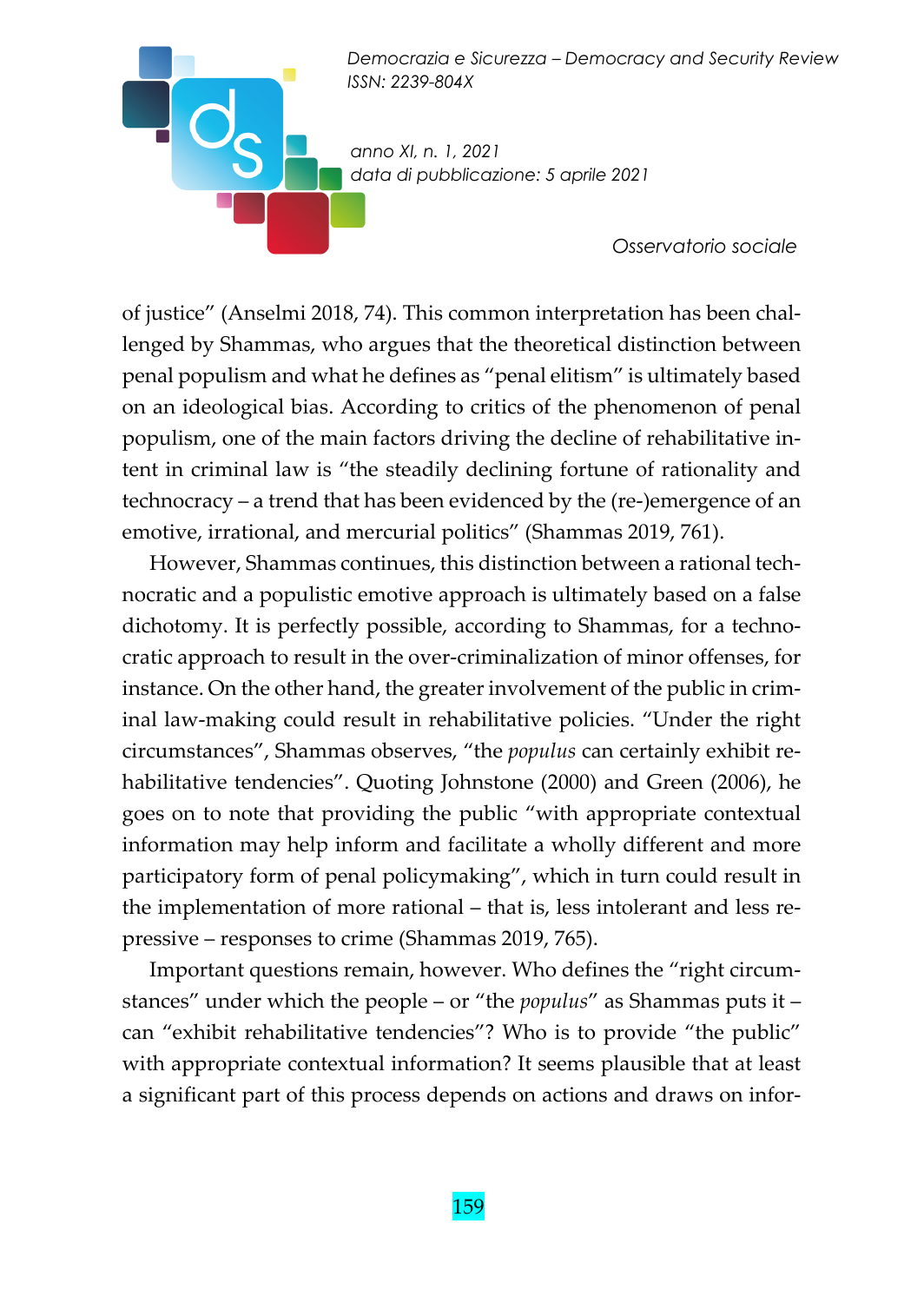*anno XI, n. 1, 2021 data di pubblicazione: 5 aprile 2021* 

 $O_{\text{S}}$ 

*Osservatorio sociale* 

mation from political and technocratic (i.e. academic, technical-administrative, etc.) "elites" of some sort. Is there any substantial difference be‐ tween this and what so-called liberal penal elitists advocate? Or, more importantly, is it possible to discuss criminal law without recognizing the central role played by at least one group of technocratic elites: that which constitutes the "organs of application"? Even in countries where judges or prosecutors are elected, they constitute an elite body: that of the *jurists*, with their own characteristics and self‐conceptions. These aspects, as Shammas seems to recognize, are not without relevance to the debate on penal elitism. As Anselmi (quoted above) notes, penal elitism also has something to do with the process of applying criminal law. It is therefore important to recognize the role played by jurists, lawyers, prosecutors, judges, and the like.

Interestingly, Shammas notes that "if the law is inherently undemo‐ cratic, it is because it elevates justices or judges to a position of isolated pre‐eminence, above and beyond the grasp of the public", and that "the bureaucratization of juridical forms produces the kind of autonomy of ac‐ tion that is intended to be insulated from public pressure and democratic influence" (Shammas 2019, 762). This kind of isolation seems to correspond to a traditional, ideologically positivistic<sup>1</sup> self-representation of judges as mere "technical executors" of a "law" that comes from elsewhere. As we will see, however, it can also easily correspond to an alter-

<sup>&</sup>lt;sup>1</sup> For the distinction between ideological, methodological ed theoretical positivism see Bobbio (2014).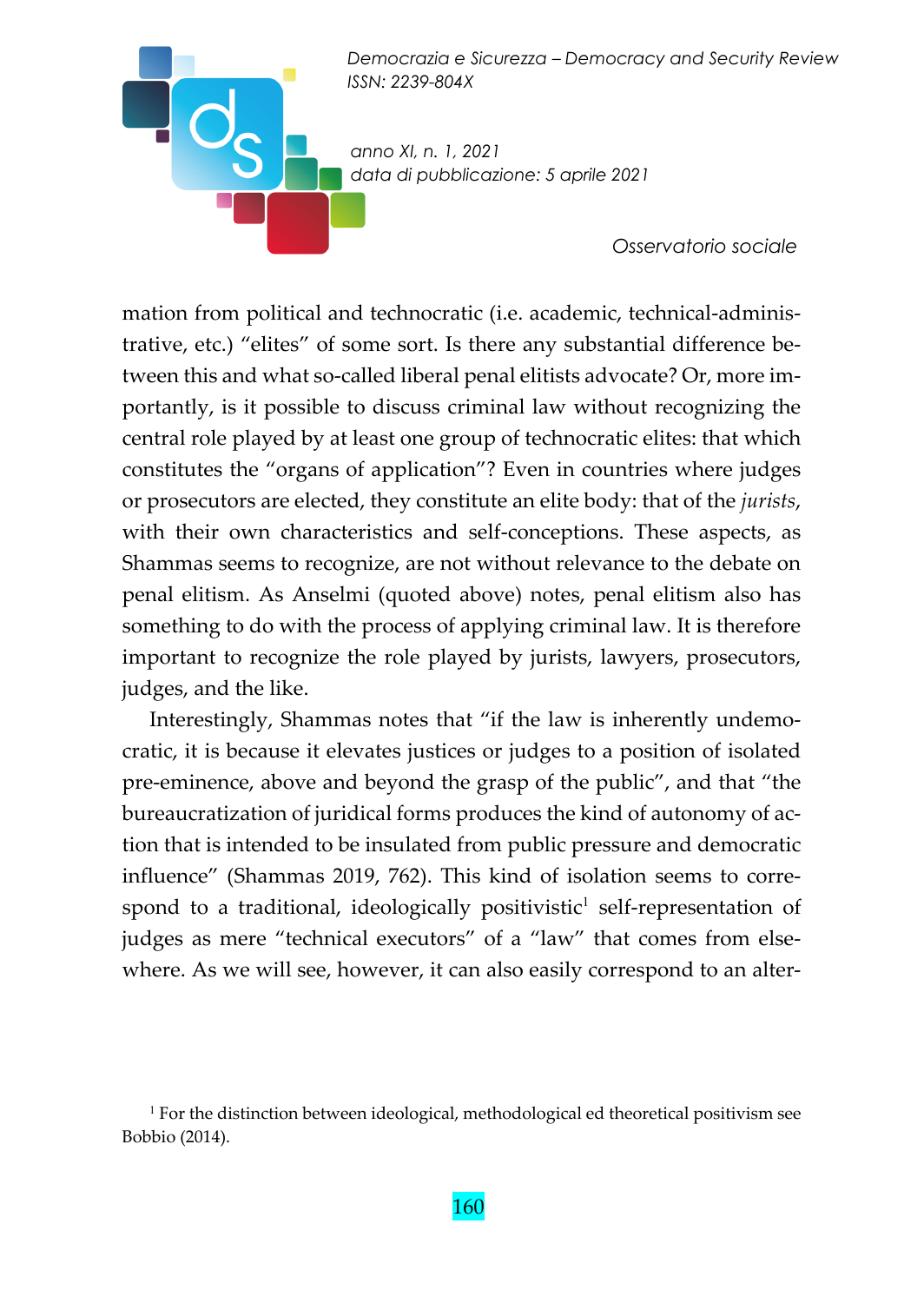

native (although related) representation of the judge as a "priest of justice" (*Priest der Themis*) 2 , where the word "justice" should not be read as a synonym for "legal order" (in a positivist fashion) but in its original sense of a set of pre‐positivist values and principles, the correct interpretation and translation of which, in the form of judicial decisions, is the real task of judges. This second interpretation of the role of the judge can be trans‐ lated – in a "populistic" fashion, as it were – into a self‐representation on the part of the judge (or the public prosecutor) as a genuine defender of the "true" interests of "the people", or at least of the majority.

Before addressing this topic, however, I would like to consider another aspect that seems to be somewhat implicit in Shammas's reconstruction. Is there something characteristically "populistic" about the process of law‐making and judicial application in the field of criminal law? In other words, is criminal law inherently populistic?

#### **2. Is criminal law inherently populistic?**

From Shammas's perspective, the question whether criminal law is in‐ herently populistic is already marked by ideological bias. The term "populism", we are told by Shammas, is increasingly used to lend a "veneer of scientific legitimacy", a "halo of respectability", to an ultimately deroga‐ tory view of certain political ideas, movements, parties and politicians (Shammas 2019, 766). In other words, according to Shammas, use of the

<sup>&</sup>lt;sup>2</sup> For the self-representation of the judge as a "priest of justice" see Luminati (2007).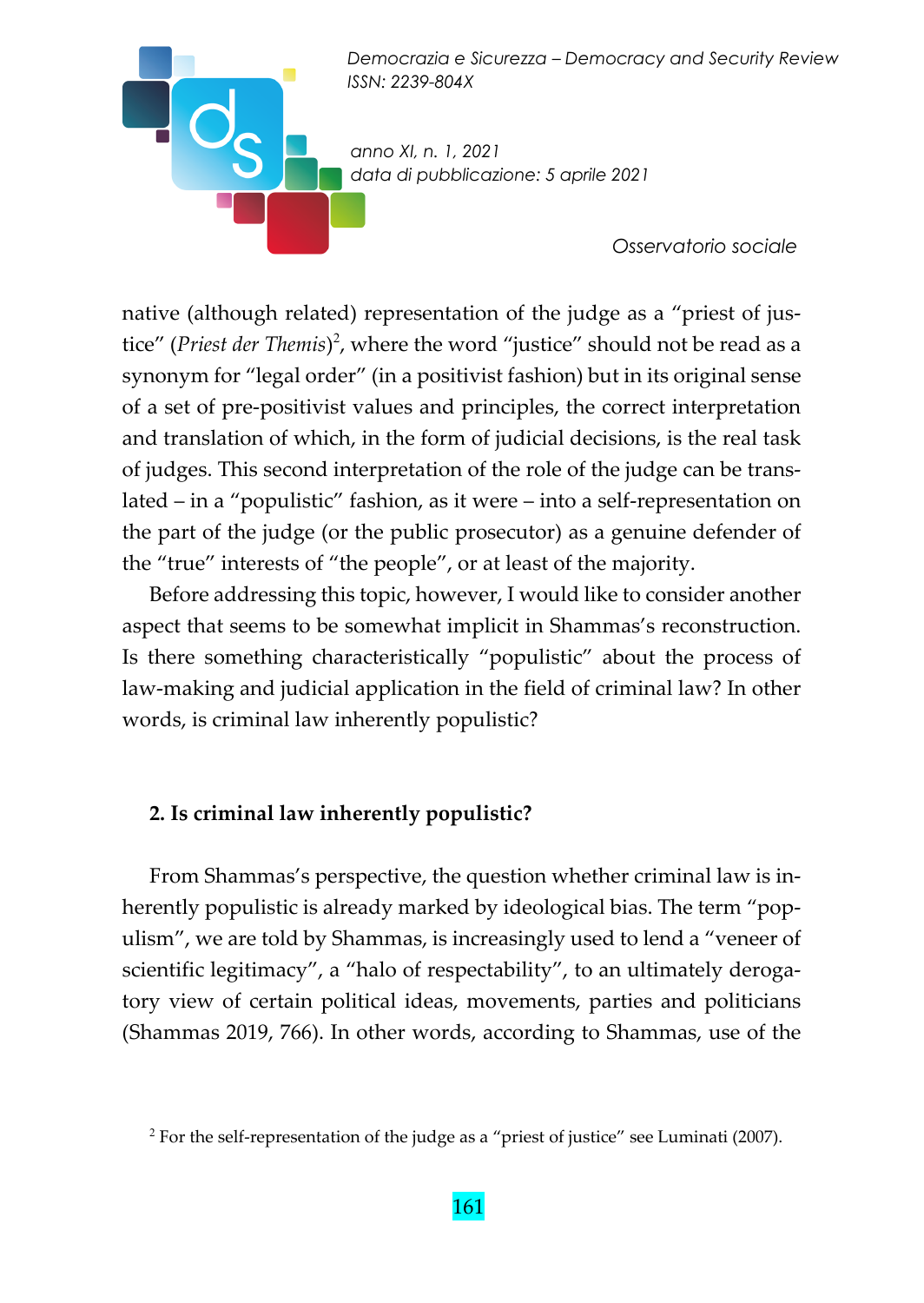*anno XI, n. 1, 2021 data di pubblicazione: 5 aprile 2021* 

 $\mathsf{L}\mathsf{C}$ 

*Osservatorio sociale* 

(otherwise underspecified) notion of populism serves to legitimate ideo‐ logical opposition to various political phenomena, lending a purely subjective value judgement the appearance of objectivity. This critique is to some extent justified. Nevertheless, I will use this notion – "penal populism" – for the sake of argument, in order to understand why certain social phenomena have so frequently been associated with law‐making and ap‐ plication processes in the field of criminal law.

Like "populism" in general, "penal populism" is commonly associated with irrational, passionate, emotive behaviour. Recent texts that make use of this phrase – particularly in mass communication media – seem to echo the stereotype of the "irrational crowd", which was common to the liter‐ ature on "social psychology" (or the "psychology of the masses") that flourished in the late nineteenth and early twentieth century. The current academic literature would seem to partake in this cliché, at least in part. As Shammas recalls, "penal populism is predicated on what Daniel De‐ foe, in an earlier age, termed 'the rage of the street'", which in this case supplants "the (putatively) reflective, restrained, and rehabilitation-oriented disposition of rational, reasonable elites who were (so the story goes) previously tasked with shaping the field of crime control in past times". This is certainly a crucial commonplace, even though it is im‐ portant to note that to attribute the somewhat simplistic idea of the existence of "rational, reasonable elites" to classic elitists (Pareto, for instance) would be to commit the "straw man" fallacy. Even with their methodological limitations and their ideological biases, these authors were well aware of the irrational dimension of the behaviour of elites. Thus, partic‐ ularly in academic literature, the "elitist" approach has not been as naïve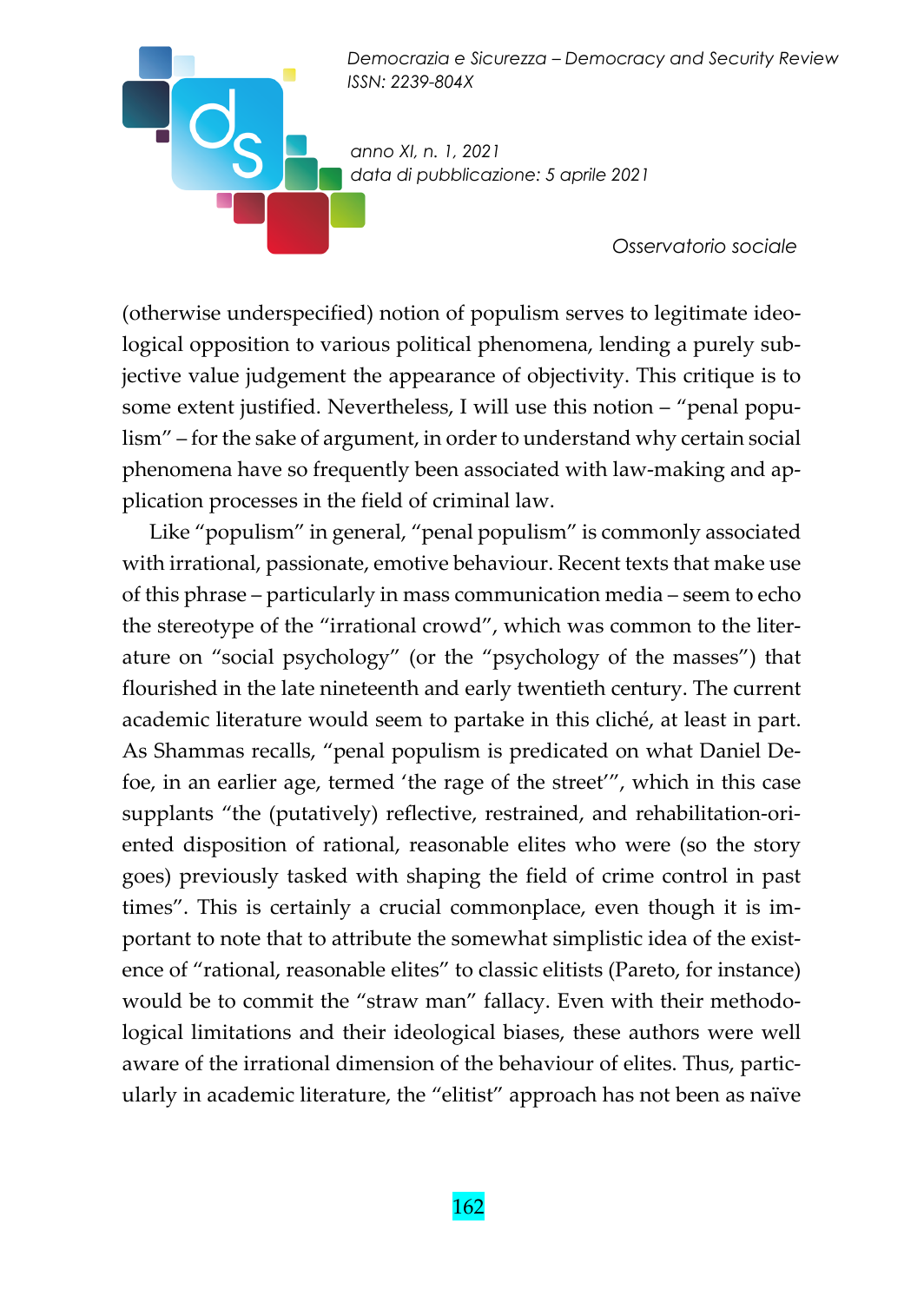*anno XI, n. 1, 2021 data di pubblicazione: 5 aprile 2021* 

*Osservatorio sociale* 

as Shammas seems to suggest. In any case, this topic is not directly ad‐ dressed by him and is irrelevant to our purposes.

Let us therefore assume the existence and relevance of this commonplace, apparently shared to some extent by so‐called "penal elitists". Ac‐ cording to this reconstruction, the passions and the emotions of the masses, skilfully manipulated and translated into electoral programs by demagogues, ultimately distort a central tenet of the rule of law in West‐ ern countries – that is, the rehabilitative aim of punishment – on the contrary favouring a "restorative and reparative" understanding of criminal law (Anselmi 2018, 76). Thus, we may ask: why is this commonplace so common? Why – again quoting Shammas – "does it seem permissible, sensible, and perhaps even self-evident, that prisons and punishment should be taken out of the democratic process when other policy areas, such as education, foreign policy, and taxation, seem so obviously a part of what the voting public should have a say in influencing?" The answer, according to some authors, is that this is due to the inner vindictive nature of criminal law. For this reason, some authors (including some who be‐ long to the liberal democratic tradition) have argued that criminal law – together with foreign policy – should be shielded from democratic pres‐ sures.

Let us consider a quotation that Shammas would view as an example of penal elitism. In his classic *Capitalism, Socialism and Democracy*, Joseph Schumpeter argued that there are matters for which the parliamentary vote should have a purely "formal" or "supervisory" nature, "otherwise the democratic method may turn out legislative freaks". One of these is precisely "the case of so bulky and so technical a measure as a criminal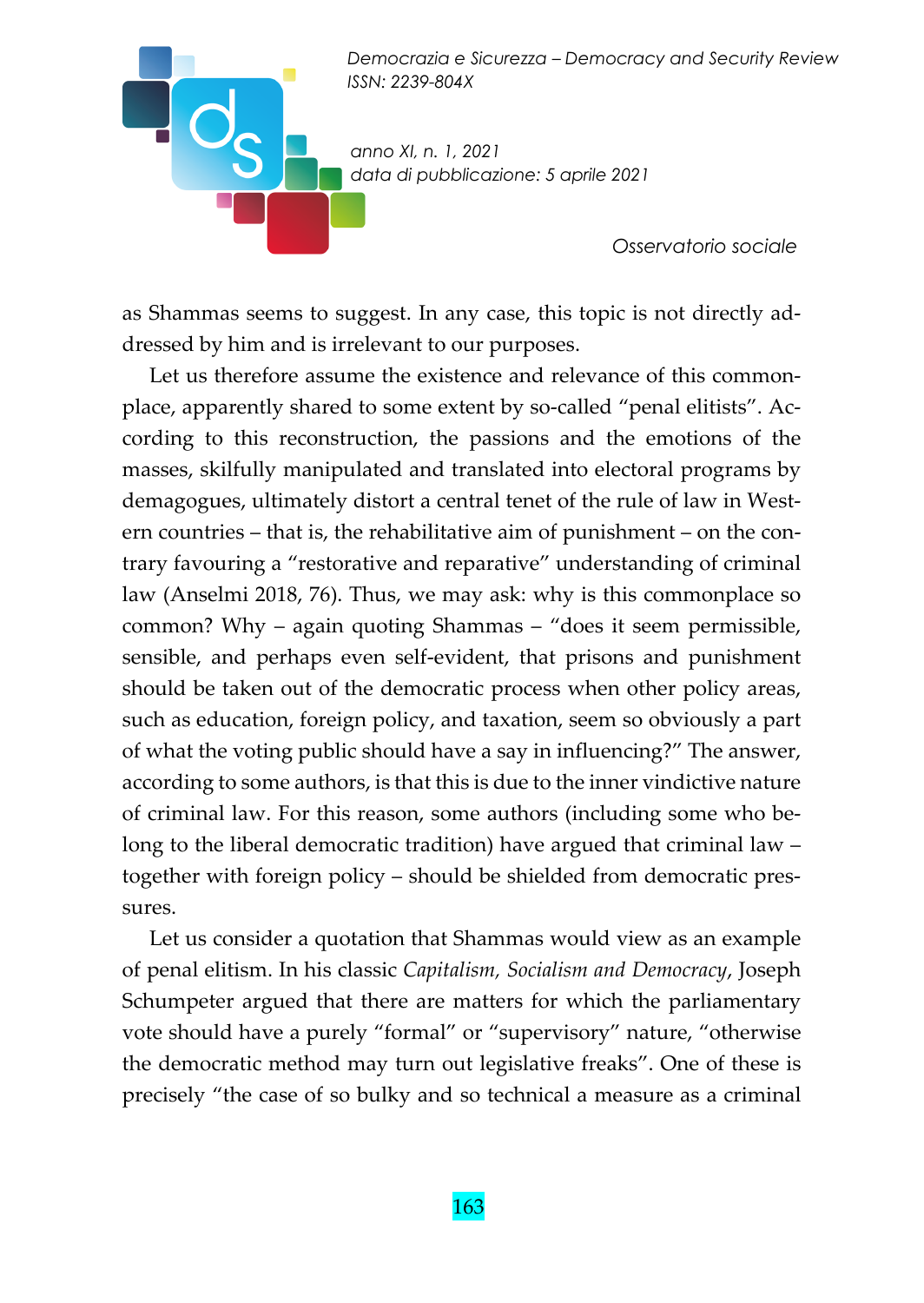*anno XI, n. 1, 2021 data di pubblicazione: 5 aprile 2021* 

*Osservatorio sociale* 

code". On Schumpeter's view, the democratic method may apply to certain general questions ("whether or not a country is to have such a codi‐ fication at all", for instance), "but for the rest, government and parliament will have to accept the specialists' advice whatever they may think themselves". Given the complexity of crime as a phenomenon, Schumpeter continues, "popular slogans about it are almost invariably wrong", and "a rational treatment of it requires that legislation in this matter should be protected from both the fits of vindictiveness and the fits of sentimentality in which the laymen in the government and in the parliament are alternatingly prone to indulge" (Schumpeter 1996, 292).

"Fits of sentimentality" are common in every field of political life. "Fits of vindictiveness" typically seem to affect criminal policies, however. Both, Schumpeter suggests, are particularly dangerous as far as criminal law is concerned. But is there something in criminal law that justifies Schumpeter's concerns?

As René Girard acutely noted, a vindictive dimension is inherent in criminal law. Thanks to the adoption of judicial systems, societies were able to break the "vicious circle" of vengeance characteristic of (in Girard's words) "primitive societies". However, the judicial system "does not suppress vengeance; rather, it effectively limits it to a single act of re‐ prisal, enacted by a sovereign authority specializing in this particular function". According to this interpretation, at least originally, "the decisions of the judiciary are invariably presented as the final word on vengeance". In order to understand this original dimension, Girard continues, "vocabulary" is more revealing than "judicial theories". The expression "private vengeance", frequently used to refer to revenge, implies the ex‐ istence of a "counterpart never made explicit": public vengeance. And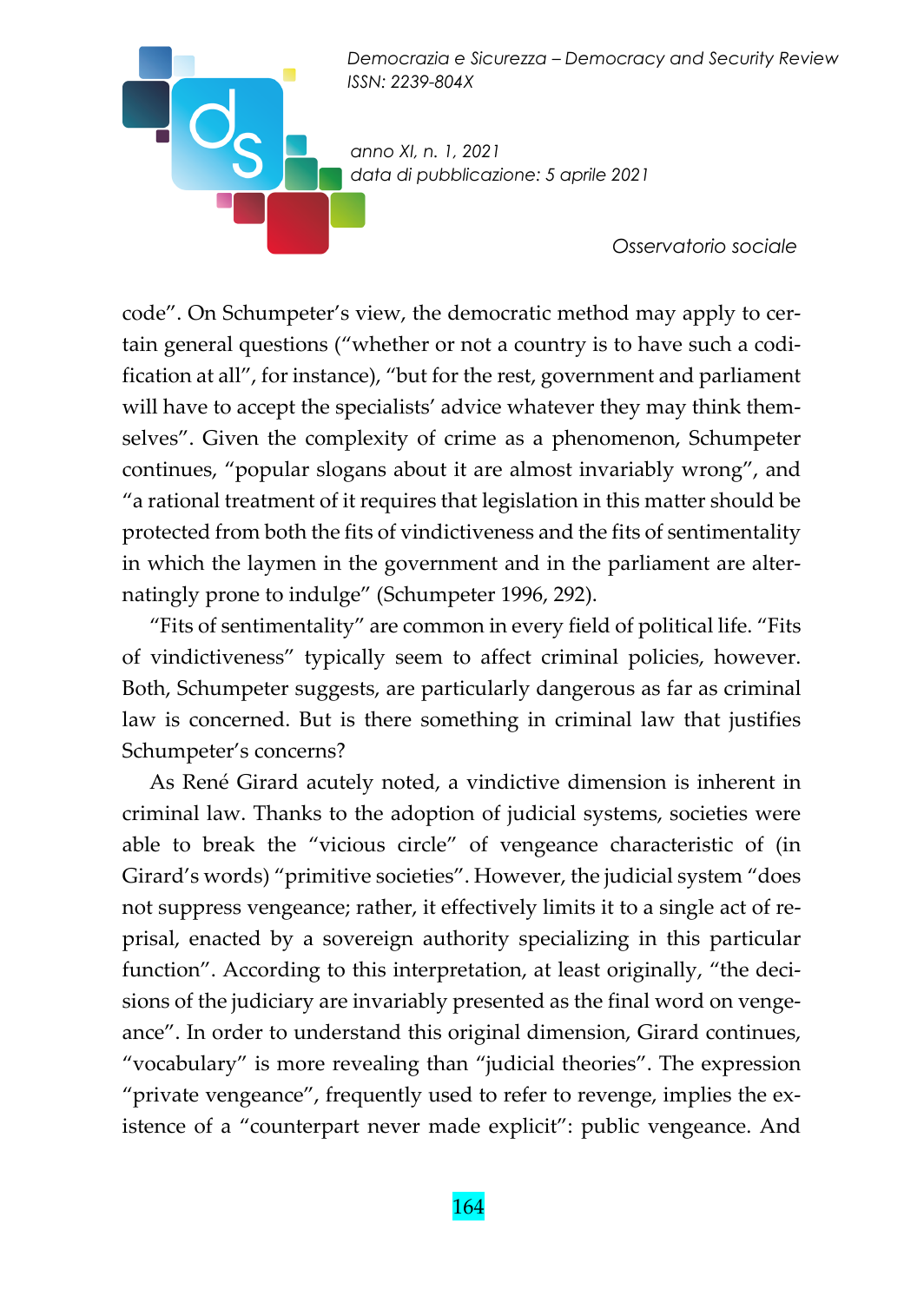*anno XI, n. 1, 2021 data di pubblicazione: 5 aprile 2021* 

*Osservatorio sociale* 

public vengeance is precisely what our "well‐policed societies" call the judicial system. There is no real conflict in our penal systems between the principles of justice and the concept of revenge. Resorting to another lexical reference, Girard notes that "he who exacts his own vengeance is said to 'take the law into his own hands'". Thus, the difference between private and public vengeance is not a difference in principle but an (enormous) difference at the social level. In a judicial system, "an act of vengeance is no longer avenged", and the "danger of escalation averted". This explains why the victim no longer plays a central role in criminal trials. Paraphrasing Girard, we might say that the judicial system takes vengeance into its own hands, taking it away from victims and thus averting the danger of escalation (Girard 1972, 15‐16).

Liberal societies have gradually rationalized criminal policies and translated their vindictive origins into rehabilitative programs. But we cannot erase the emotions that are linked to the original, intuitive function of penal sanctions. Moreover, this emotive dimension may also explain the relation between penal and judicial populism, which ultimately inter‐ sects with the prosecutorial function. Indictment and conviction are what really matter when it comes to the process of applying criminal law, not the verdict itself. This also explains why populists generally identify the state with its prosecutorial function (Corso 2019, 482).

But there is more. Giovanni Fiandaca, addressing the notion of the "inherent populistic" nature of criminal law, suggests that this intrinsic emotive dimension may also be based on the proximity of criminal law to the communitarian dimension and a given society's identity. Quoting Georg Jellinek and his concept of law as an ethical minimum (*ethisches Mini‐ mum*), Fiandaca stresses the symbolical function of criminal law, which is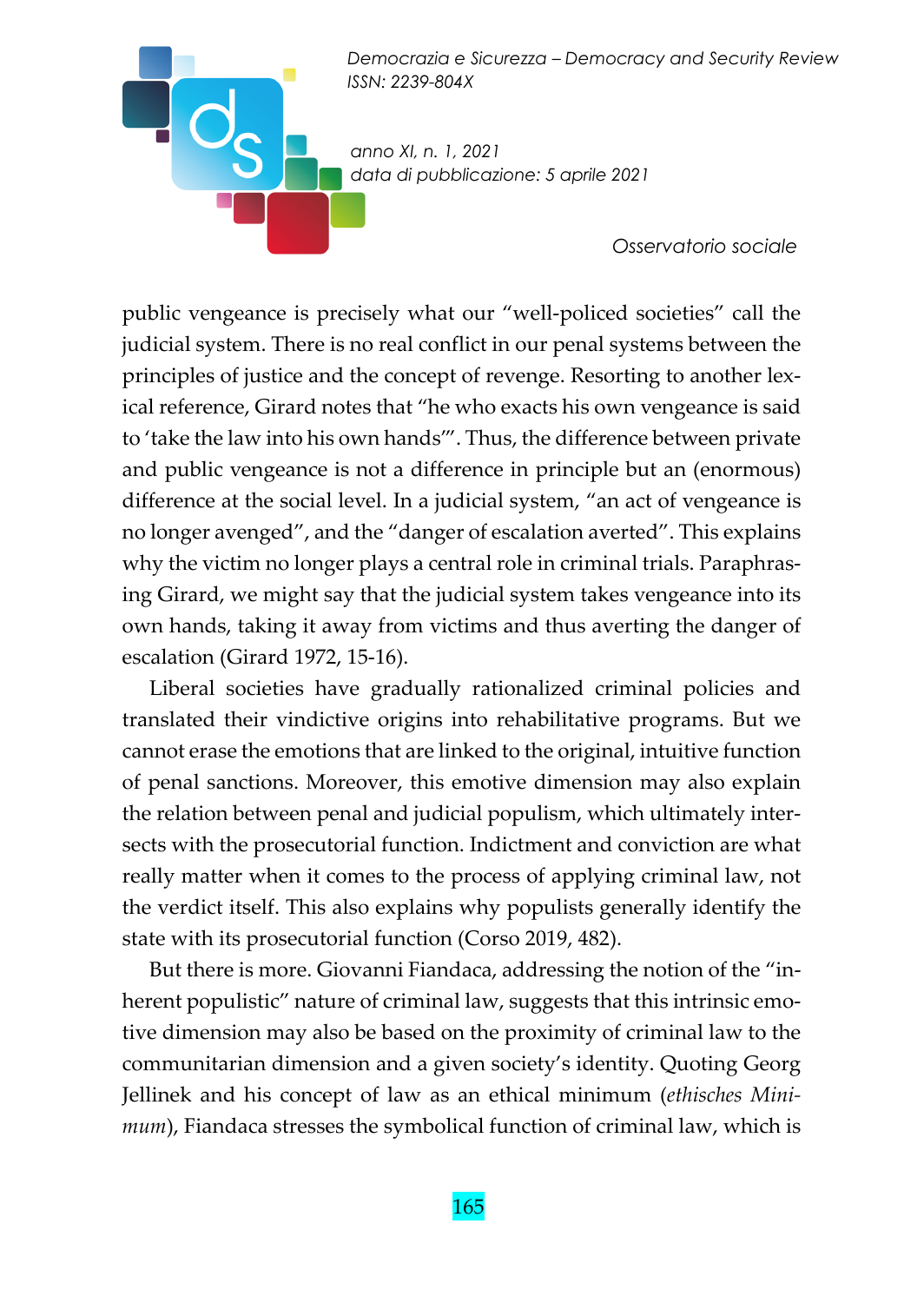

justified by its crucial role in defending the community against its ene‐ mies – criminals – who have ultimately excluded and isolated themselves from the *social consortium*. From this perspective, according to Fiandaca, criminal law has an inevitably "polemological" dimension, providing the community with criteria for distinguishing between friends and enemies. This perspective can in turn help to explain why phenomena that we de‐ fine as belonging to "judicial populism" (according to the definition quoted above) are particularly important as far as macrosocial phenom‐ ena are concerned, that is, phenomena that have a "communitarian" di‐ mension (such as organized crime and political corruption) or, more generally, phenomena that are (or are presented or perceived as being) a threat to the community as a whole (Fiandaca 2014, 97).

#### **3. Judicial populism: between depoliticization and re‐politicization**

We have defined judicial populism – following Fiandaca (2014) – as an attempt by judges and/or prosecutors to present themselves as genuine representatives and defenders of the "real" interests and values of the people. This definition may be somewhat surprising given that in many liberal democratic countries, judges and prosecutors are not elected officials. However, this apparent contradiction should be reconsidered in the light of the ambiguous relationship between the judicial system and certain political movements that are commonly described as "populist".

Politicians can use "the law" instrumentally in many different ways. Three main instrumental uses are relevant here. First, the instrumental use of juridical issues on the part of certain political candidates (Anselmi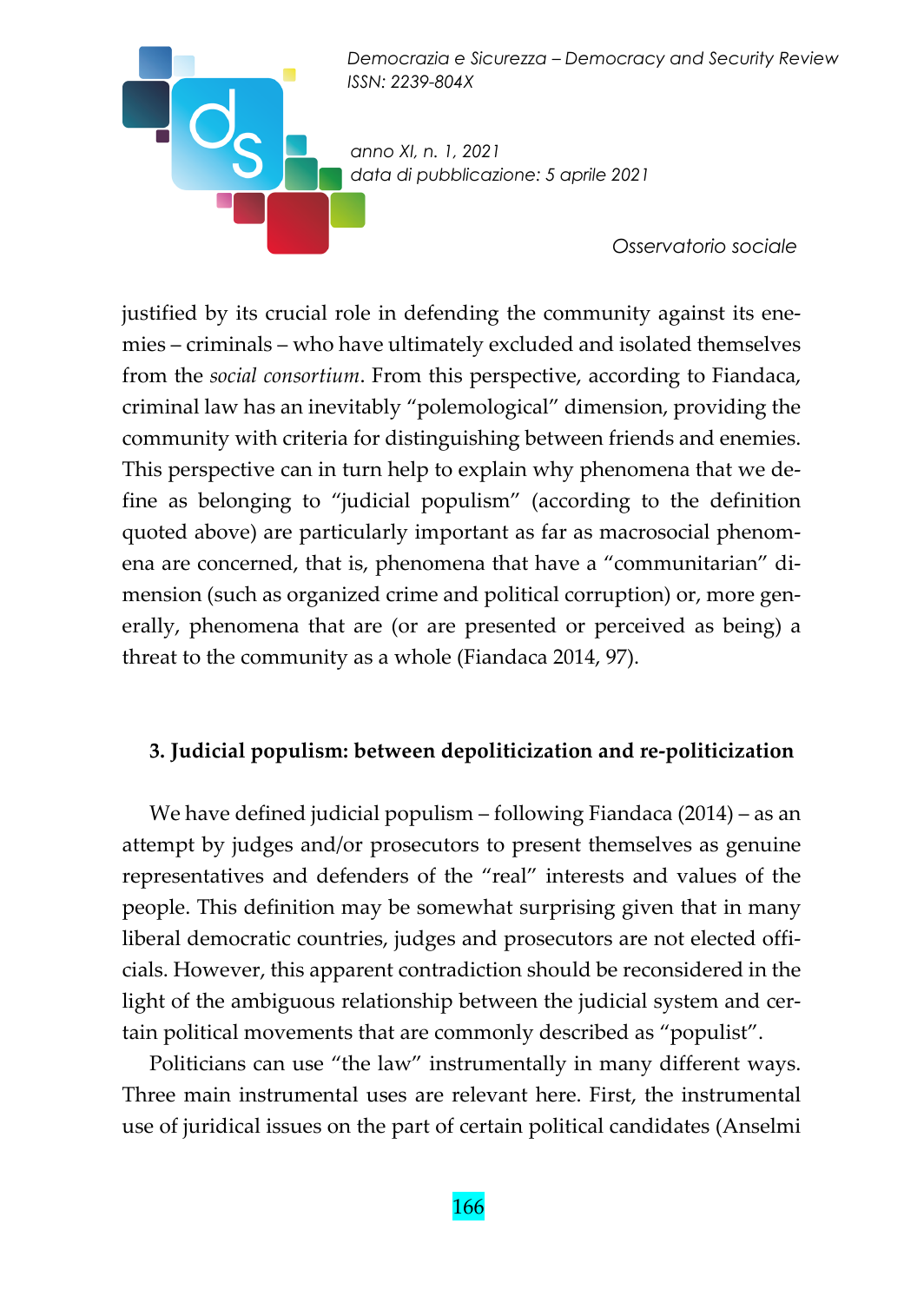*anno XI, n. 1, 2021 data di pubblicazione: 5 aprile 2021* 

 $\circ$ 

*Osservatorio sociale* 

2018, 74) can directly affect the judicial system. The skilful manipulation of public perception of crime in order to generate political consensus, for instance, is one example of penal populism (Anselmi 2018, 74). From this viewpoint, populist politicians can seek direct dialogue with public pros‐ ecutors. Second, the instrumental use of the judicial system can also assume the form of a "scapegoating" strategy which targets the courts and the judicial system in general. As Werneck Arguelhes notes, the courts – and the high courts in particular – are typically seen as victims of populist politics precisely because they are "staffed" by non‐elected elites or – even worse – by elites appointed by previous administrations (Werneck Arguelhes 2017a). Furthermore, populists are frequently described "as im‐ patient with procedures and institutions, and as ill‐disposed to interme‐ diary bodies" and to the separation of powers, "as they prefer unmedi‐ ated relations between the populist ruler and the people" (Corso 2019, 485). Finally, populism is often described as a reaction to an excess of judicialization in constitutional law (Corso 2014, 443). In this scenario as well, the courts and judges usually play the role of victim.

We will return to the first instrumental use and to the possibility of indirect or direct dialogue between (some) politicians and (some) public prosecutors. Let us first consider the case of the courts and judges as vic‐ tims of populist politics. This strategy can clearly prompt a direct reaction from judicial powers. As Werneck Arguelhes convincingly argues, courts may try to preserve their authority by "adjust[ing] their decisions to trends in public opinion, or perhaps 'go public' and speak out to the peo‐ ple, adopting public relations strategies to make it harder for politicians to ignore or retaliate against their decisions" (Werneck Arguelhes 2017a; Bassok 2016; Staton 2010). This strategy may increase what has been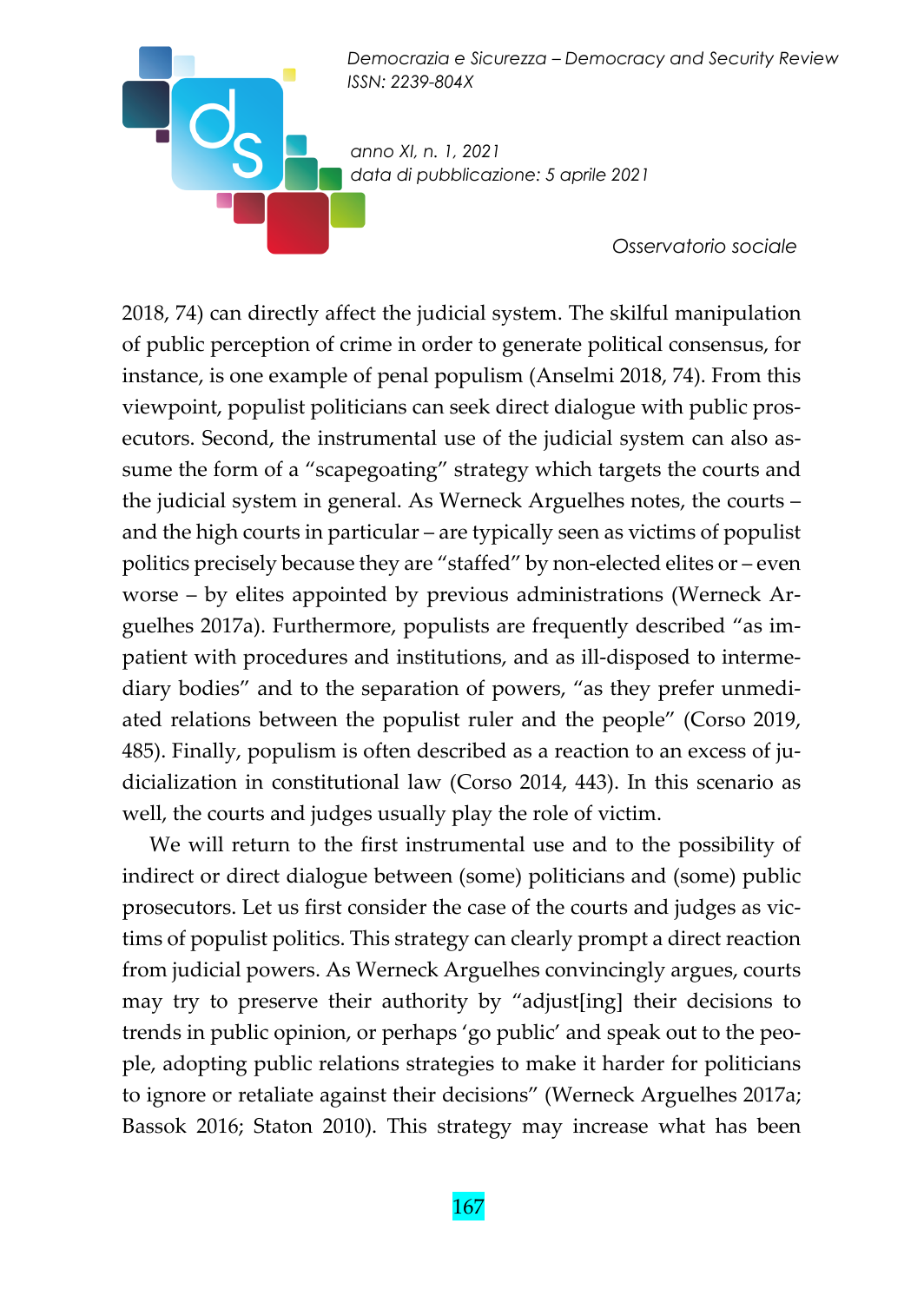*anno XI, n. 1, 2021 data di pubblicazione: 5 aprile 2021* 

 $O_{\text{S}}$ 

*Osservatorio sociale* 

called "the ambivalent stance of populism *vis‐à‐vis* the phenomenon of the judicialization of politics" (Corso 2019, 481). Moreover, in cases of in‐ creasing dissatisfaction with representative institutions, Werneck Ar‐ guelhes notes, "courts might actively pursue a populist path themselves and claim to speak for the people" (Werneck Arguelhes 2017a). In doing so, courts can play a crucial role in what we might describe as a "conflict between elites": between the institutionalized, sclerotized, "established" political elite – the target of public dissatisfaction – and the new, rising, "populistic" elite. From the viewpoint of the latter, their relationship with the judicial system can be characteristically ambivalent. As Corso notes, "on the one hand, lawyers and jurists are perceived as part of an elite that should be opposed, populism, on the other, also has roots in the judicial‐ isation of politics" (Corso 2019, 481).

Furthermore, according to Werneck Arguelhes (echoing Fiandaca), courts themselves can adopt "the populist vocabulary", claiming "to rep‐ resent and vindicate current majority sentiment against corrupt establish‐ ment politicians".

Italy in the 1990s and Brazil in the second decade of the twenty‐first century can be seen as classical examples. The parallels between the two cases are evident: Sérgio Moro, a former federal trial judge and leading figure of the "Lava Jato" ("Car Wash") Operation, then Minister of Justice in the Bolsonaro administration $^3$ , explicitly linked the two operations in a well-known and frequently quoted article: "Mani Pulite" and "Lava Jato" (Moro 2004). Part of this parallelism has been based on the necessity, for

<sup>&</sup>lt;sup>3</sup> Sérgio Moro resigned on 24 April 2020 after a political disagreement with President Jair Bolsonaro.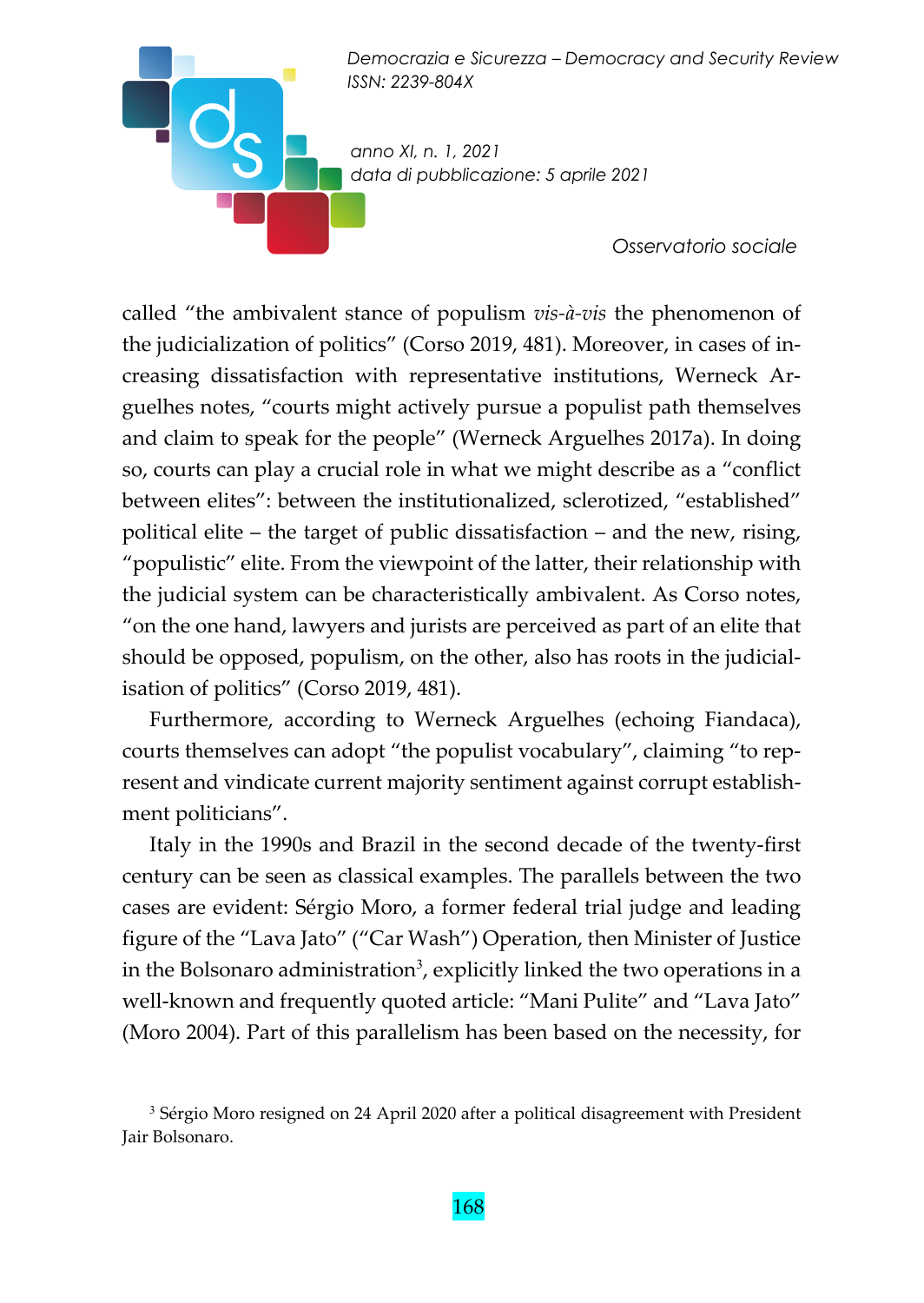*anno XI, n. 1, 2021 data di pubblicazione: 5 aprile 2021* 

 $\blacksquare$ 

*Osservatorio sociale* 

prosecutors and judges acting in the field of political corruption and white-collar crime, of seeking and maintaining support from public opinion in order to resist opposition stemming from political powers. Thus, Brazil and Italy represent two examples in which, in the words of Fian‐ daca (2014), "judicial populism" can be the result of an evident crisis of the traditional party system.

In both Italy and Brazil, the key role played by the judicial system is evident. In both countries, judicial inquiries have shaken the political system. In the Italian case in particular, this has led to a breakdown of the political center and to a complete reconfiguration of the political land‐ scape. In the case of Brazil, key figures in the main political parties (in‐ cluding former president and leader of the *Partido dos Trabalhadores* Lula da Silva) have been accused or convicted of corruption.

Systematic judicial inquiries into political corruption can have both short- and long-term effects. These effects are of two types. On the one hand, they shape how prosecutors act against corruption. In particular, prosecutors can pursue direct interaction with public opinion for two main purposes: (indirectly) influencing anti‐corruption legislation and weakening the (powerful) position of investigated politicians. They can also shift investigation strategies in order to overcome major obstacles to providing legal evidence, sometimes choosing to deflect attention away from the evaluation of facts to a narrative focused on the identity of the defendant. On the other hand, as the traditional political system loses le‐ gitimacy, the judicial system gains legitimacy as the only public power that can solve the problem of (endemic) corruption. This situation can be destabilizing, causing the political system to collapse and paving the way for populist, or even authoritarian, tendencies.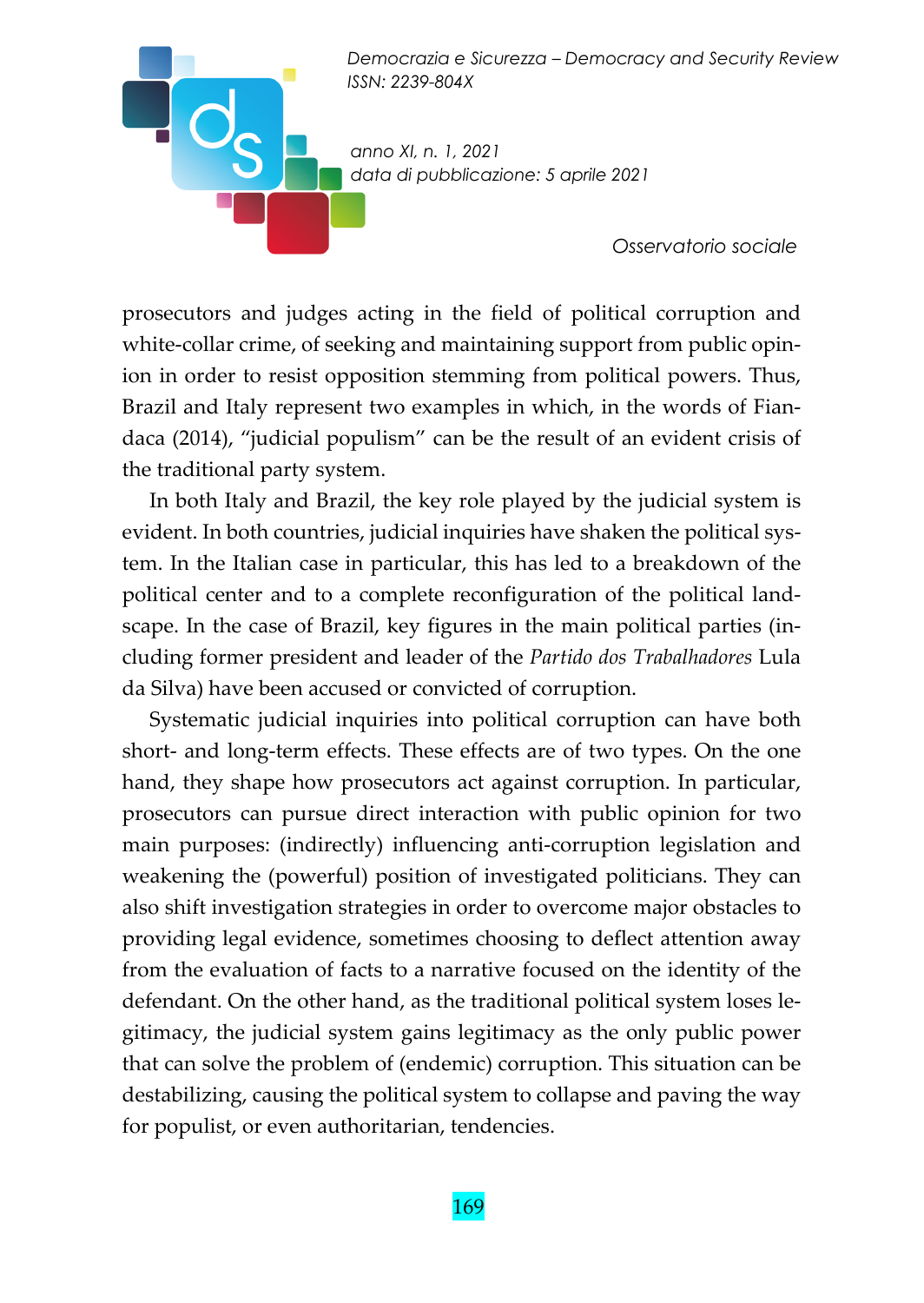

In this process, as noted above, judges and public prosecutors may find it useful "go public" in order to resist the "political establishment", which is targeted by anti-corruption operations. This strategy can be developed in two different but compatible ways: a) a direct appeal to public opinion, and b) dialogue with "anti‐system" parties and/or outsider candidates. In both cases, the goal may be to put pressure on the traditional political system. Judges and/or prosecutors can present themselves "as channeling popular sentiment and speaking for the *true interests of the people*" (Wer‐ neck Arguelhes 2017a; 2017b).

There are many examples of this strategy and this self‐representation. In Brazil, prosecutors, judges and supreme court justices frequently used the mass media to reach a wider audience directly, their interviews often making headlines in the national newspapers. In Italy, a good example is the frequently quoted statement made by Francesco Saverio Borrelli, chief prosecutor of Milan and one of the leading figures of the "Mani Pulite" operation: "when people applaud us, they applaud themselves" (Giglioli, Cavicchioli & Fele 1997, 27).

Interestingly, this dialogue between judges and prosecutors on the one hand and public opinion on the other is ambivalent in a further sense. It can be interpreted both as a process of depoliticization and as a process of re‐politicization (using these expressions in their broader meaning). From the first perspective, a crucial political issue, the problem of dissatisfaction with the establishment, is translated into a matter of criminal law. The judicialization of politics, in this case, means that political issues are treated as legal ones. From the second perspective, this phenomenon can be described in terms of the politicization of the judicial system, not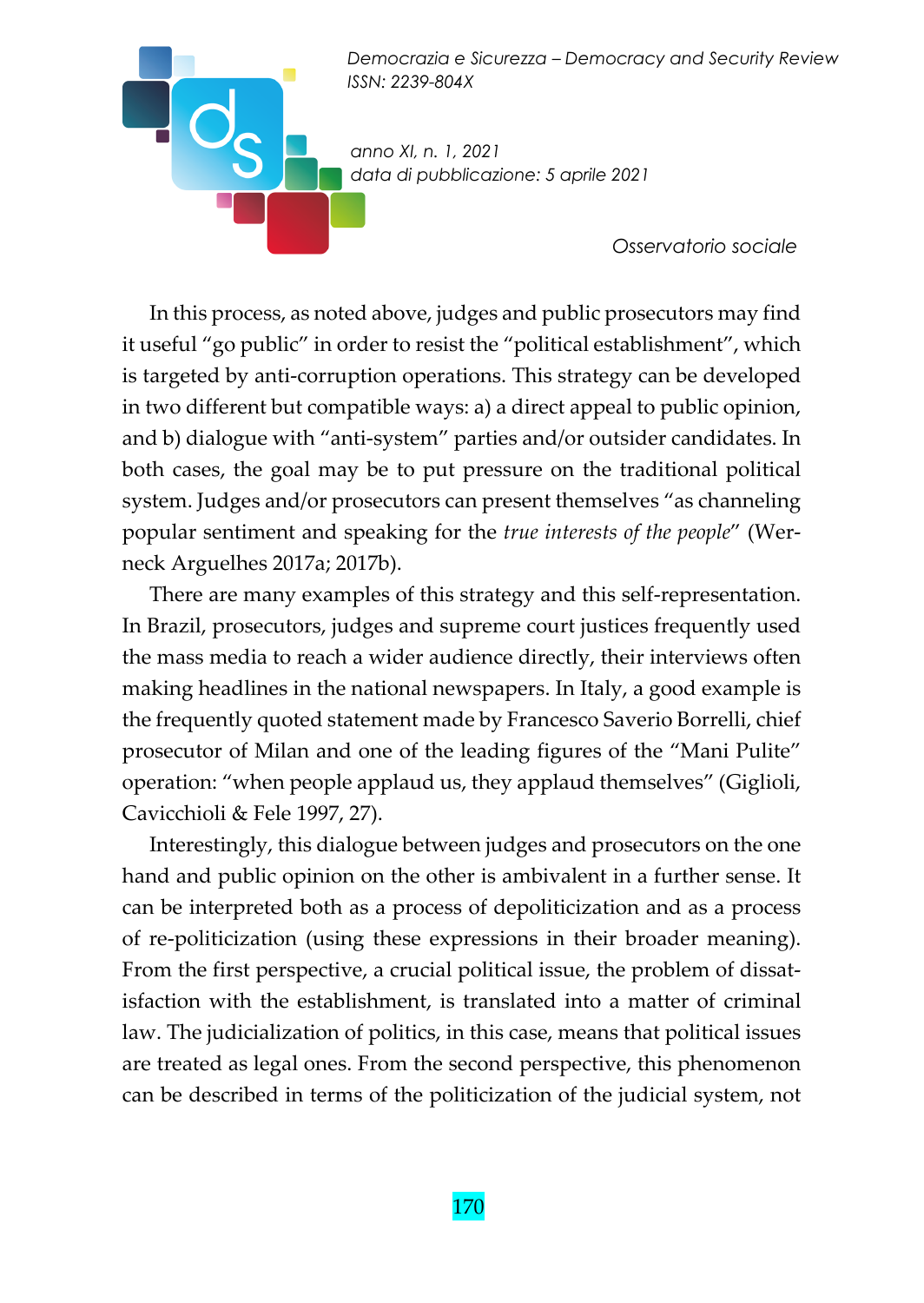

in the ordinary partisan sense of the term but in a broader sense. The judicial system becomes either an actor or a partner of other actors in the political arena. Again, the cases of Italy and Brazil are exemplary: in both countries, the judicial system has played a major role in transforming the political system – by judging it, as it were.

#### **4. The "representative" function of the judiciary**

One last point remains. How can judges and/or prosecutors claim to represent the "will of the people" if they are independent and, generally speaking, non-elective officials? As Diego Werneck Arguelhes argues persuasively, the fact that "judges do not need to make claims to represent the people to keep their office or maintain their authority" does not nec‐ essarily mean that they will refrain from doing so. The two examples quoted above are quite significant in this regard. In both cases, the leading figures of the two operations – Sérgio Moro in the Brazilian case and An‐ tonio Di Pietro in the Italian case – have entered into politics. And even if Moro's function as Minister of Justice in Bolsonaro's government was generally presented by him and his supporters as a technical role, he is now a major player in the Brazilian political arena. It is no surprise, then, that his key role in Bolsonaro's government (the main adversary of Lula's *Partido do Trabalhadores*) has cast a shadow over his previous neutrality. In any case, these examples show that individual reputation is not limited to a judge's institutional role but can also be connected to extrajudicial goals, such as running for office in the future (Falcão & Osório 2016).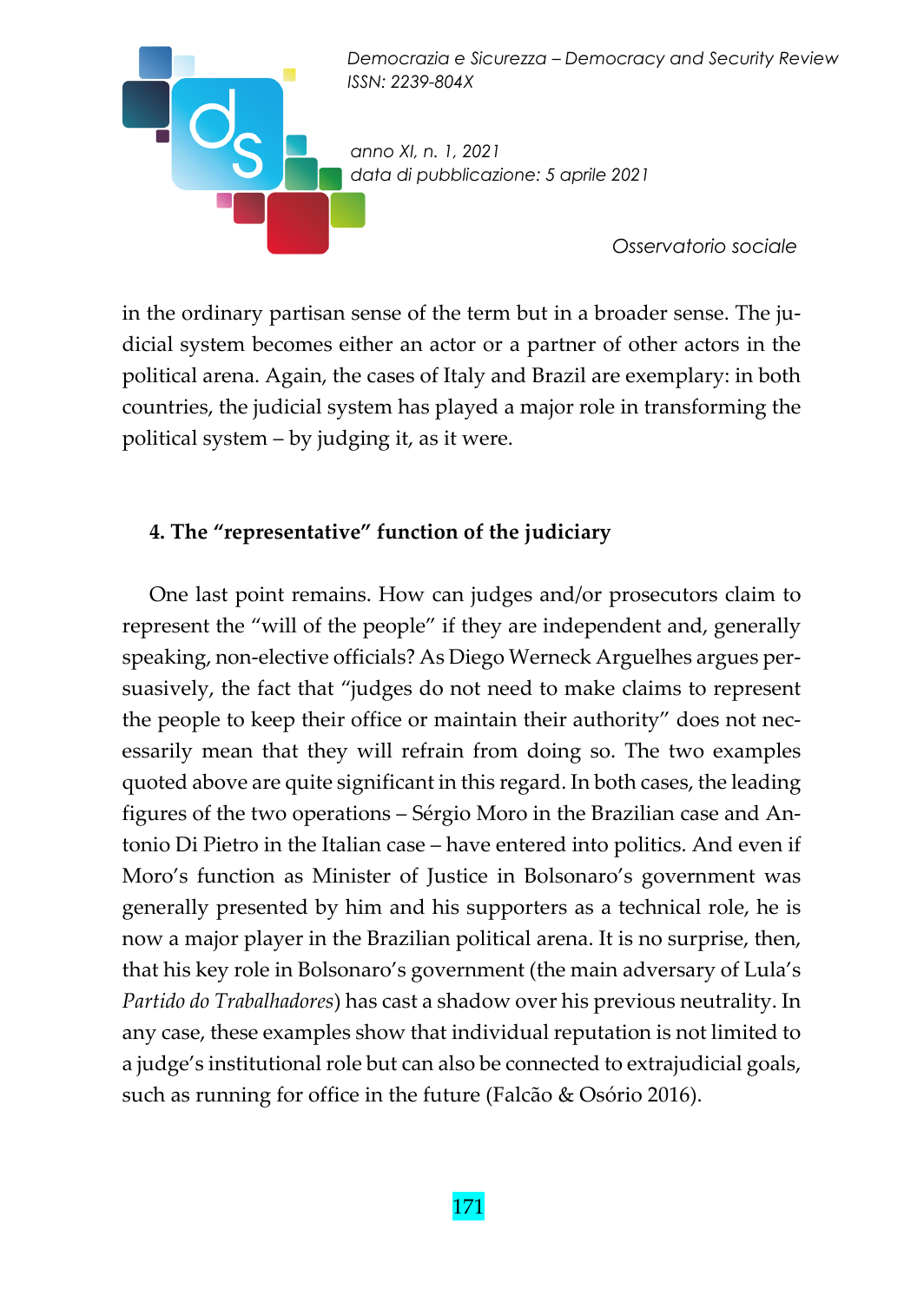*anno XI, n. 1, 2021 data di pubblicazione: 5 aprile 2021* 

*Osservatorio sociale* 

In order to achieve these extrajudicial goals, judges and public prose‐ cutors may resort to two main channels of communication. One of these is the motivation for their decisions. One of the key points in the contemporary development of rhetorical and argumentation studies is the idea, stressed by Perelman and Olbrechts‐Tyteca, that an "orator" can have more than one "particular audience". A "particular audience", according to them, is constituted by the individuals whom an orator wishes to per‐ suade in a given context (Perelman & Olbrechts‐Tyteca 1971, 28‐31). Dif‐ ferent audiences can have different hierarchical orders, from the perspec‐ tive of persuasive strategy. For instance, one's "direct audience" (the au‐ dience that is "directly" addressed by the orator) can be less important than one's "indirect audience" – the persuasion of whom, although they are not actually present, is crucial from the orator's viewpoint. Thus, for instance, a lawyer may consider it more useful – for many reasons – to persuade public opinion or a part of the political system than the jury or judges. He may believe that pressure from public opinion or the political system is crucial to obtaining a verdict that is favorable to his client's interests. The same holds when it comes to the motivation behind legal de‐ cisions. The main audience, the superior instance, the legal community, etc., may not be perceived by the orator/author as having priority.

In an attempted analysis of the motivation behind Sérgio Moro's condemnation of former Brazilian President Lula da Silva, Mance (2017) aims to reveal key argumentative fallacies in crucial passages from Sérgio Moro's argument. In some cases, what he reveals are common *non se‐ quiturs*; in other cases, they could constitute violations of processual rules that, if recognized as such, ought to be sanctioned (e.g. inversions of the burden of proof). In other cases, and most interesting for our purposes,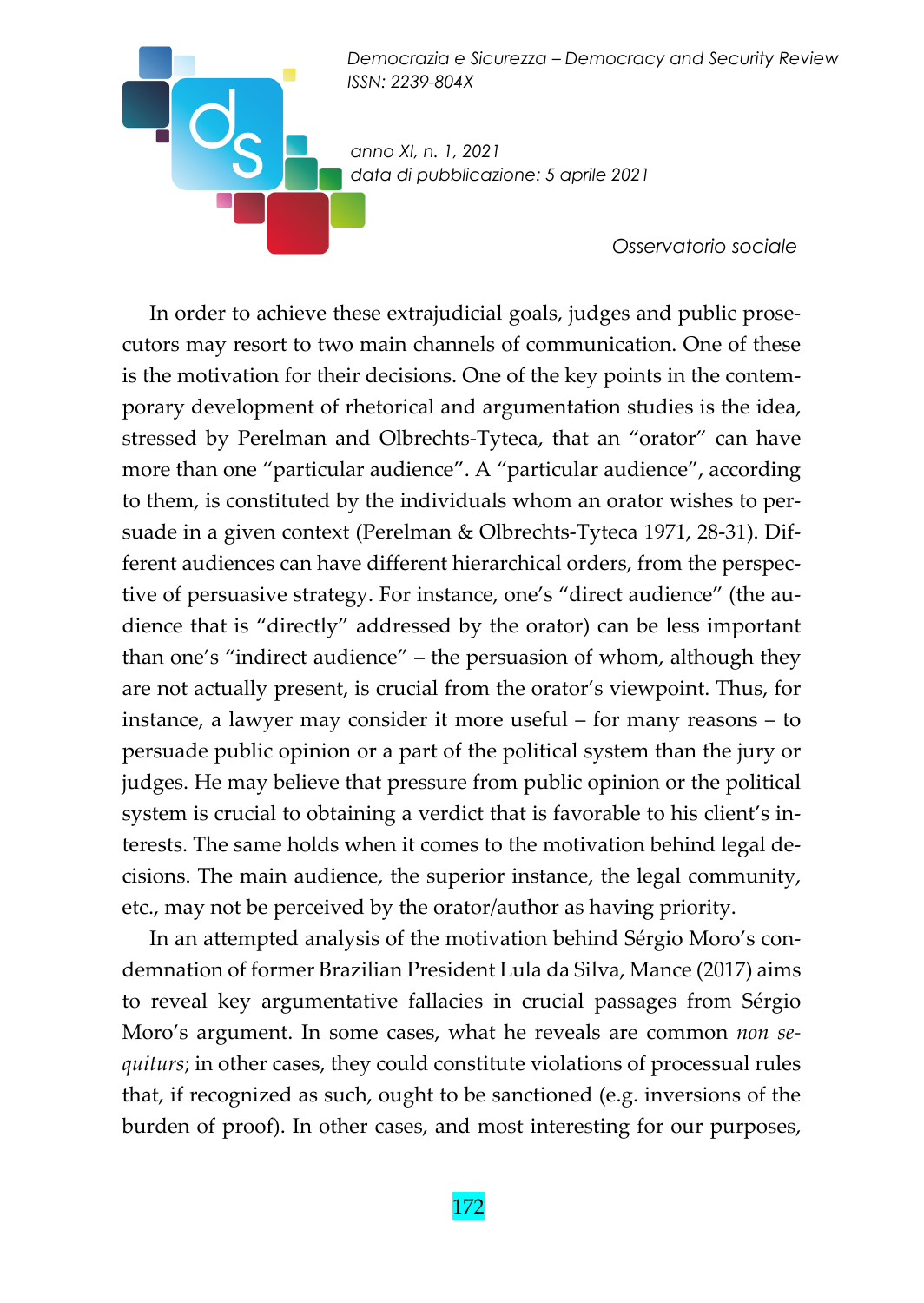*anno XI, n. 1, 2021 data di pubblicazione: 5 aprile 2021* 

*Osservatorio sociale* 

they could constitute informal fallacies (such as *ad hominem* attacks) that play the rhetorical role of reaching a larger audience.

As Diego Werneck Arguelhes (2017a) notes, these strategies are per‐ fectly understandable when we distinguish between individual and insti‐ tutional interests. Since these interests can diverge, a judge, considered as an individual, can play a role that, from an argumentative point of view, differs from that of the institution he represents. For this reason, persuad‐ ing an audience other than the institutional one (the jury, appellate judges, etc.) can be part of a judge or public prosecutor's individual strat‐ egy (Baum 2009).

As we saw above, these individual goals can also be promoted without resorting to actual judicial decisions. This is the second channel of com‐ munication. Judges and public prosecutors may seek direct contact with the press, use social media as an individual channel of communication, or directly address the public through public rallies or symbolic acts. Judges can also exploit procedural rules in order to increase the public impact. This is particularly evident in the Brazilian case, where supreme court judges have agenda-setting power (Arguelhes & Hartmann 2017).

In all of these cases, and especially in situations of political/institutional crisis, we can observe a common strategy: an attempt, on the part of judges and/or prosecutors, to present themselves as genuine "repre‐ sentatives" or interpreters of the true interests and expectations of the people. This attempt is frequently presented according to a logic of substitution of political power. Following Fiandaca's definition, we might de‐ fine this behaviour, *faute de mieux*, as "judicial populism".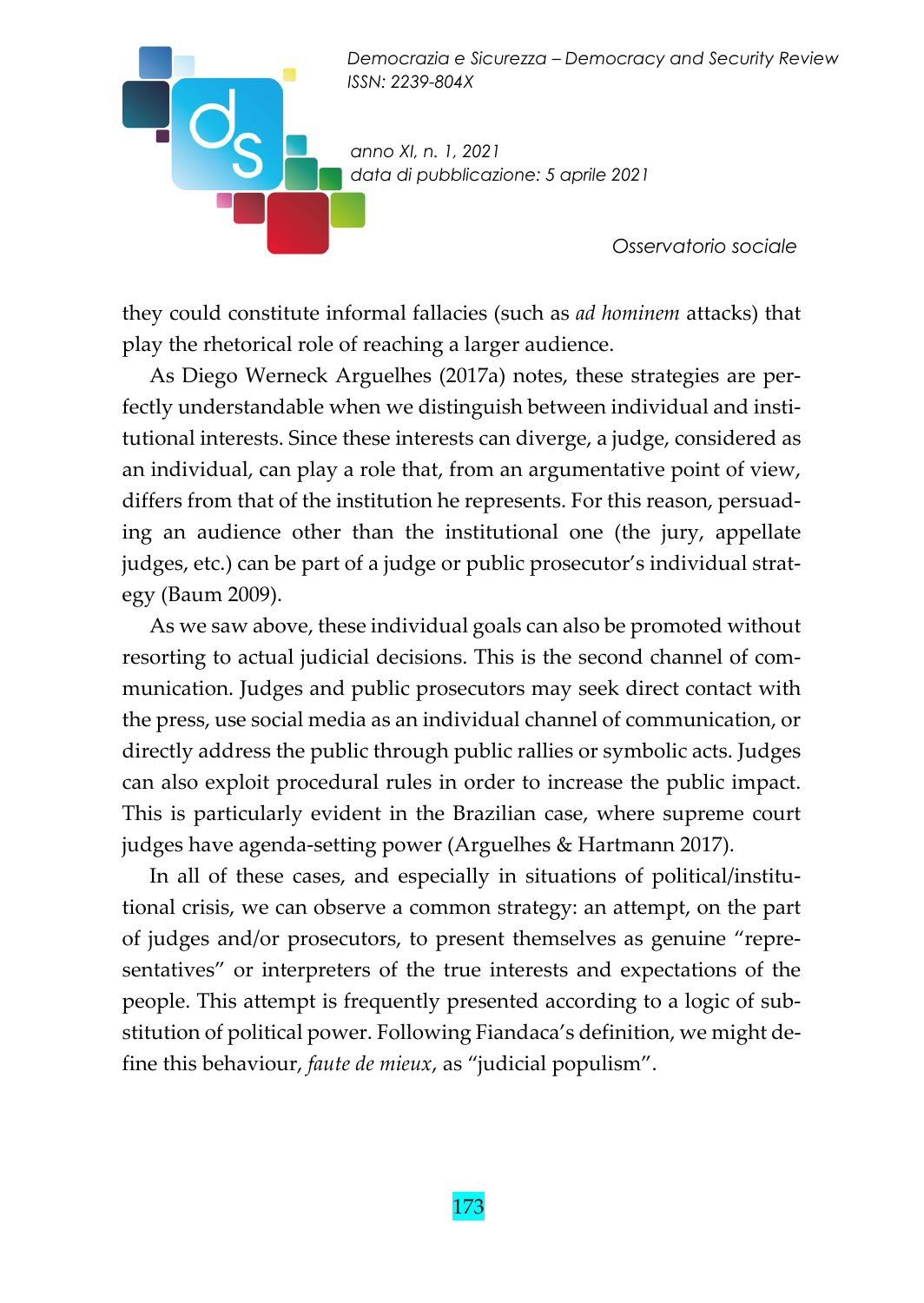

#### **5. Provisional conclusions**

As suggested above, the two phenomena commonly referred to as "penal populism" and "judicial populism" may share many crucial features. While "penal populism" is commonly related to the process of law-making, "judicial populism" clearly has to do with the application of the law. Addressing the topic of "destatisticalization" (that is, "the tendency to discuss criminal and security issues while totally disregarding statistical data"), Anselmi notes that it "shows the deep rhetorical nature of penal populism, as it subordinates the arguments on juridical matters in public discourse to the needs of social and political consensus" (Anselmi 2018, 75). Social and political consensus is not irrelevant to judges, especially in the context of judicial investigations that target macro‐social or macro‐ political phenomena like organized crime or systemic political corruption. To some extent, this research on consensus may be perfectly legitimate. Especially in these cases, judges and public prosecutors are always polit‐ ical actors in the broad sense of the term. It would be better to recognize this inevitable political function rather than concealing it with an ideolog‐ ical representation of the judge as a *bouche de la loi*.

As discussed above, this attempt to establish a direct relation to public opinion may be solicited within the environment of the application of criminal law, characterized, in some cases, by a strong emotive dimension (linked to its "vindictive" origin) and to its proximity to the fundamental values of a given community.<sup>4</sup> This context may increase the political

<sup>4</sup> From this viewpoint, constitutional law can also represent a "sensitive" environment. I will not address this topic in this paper, however.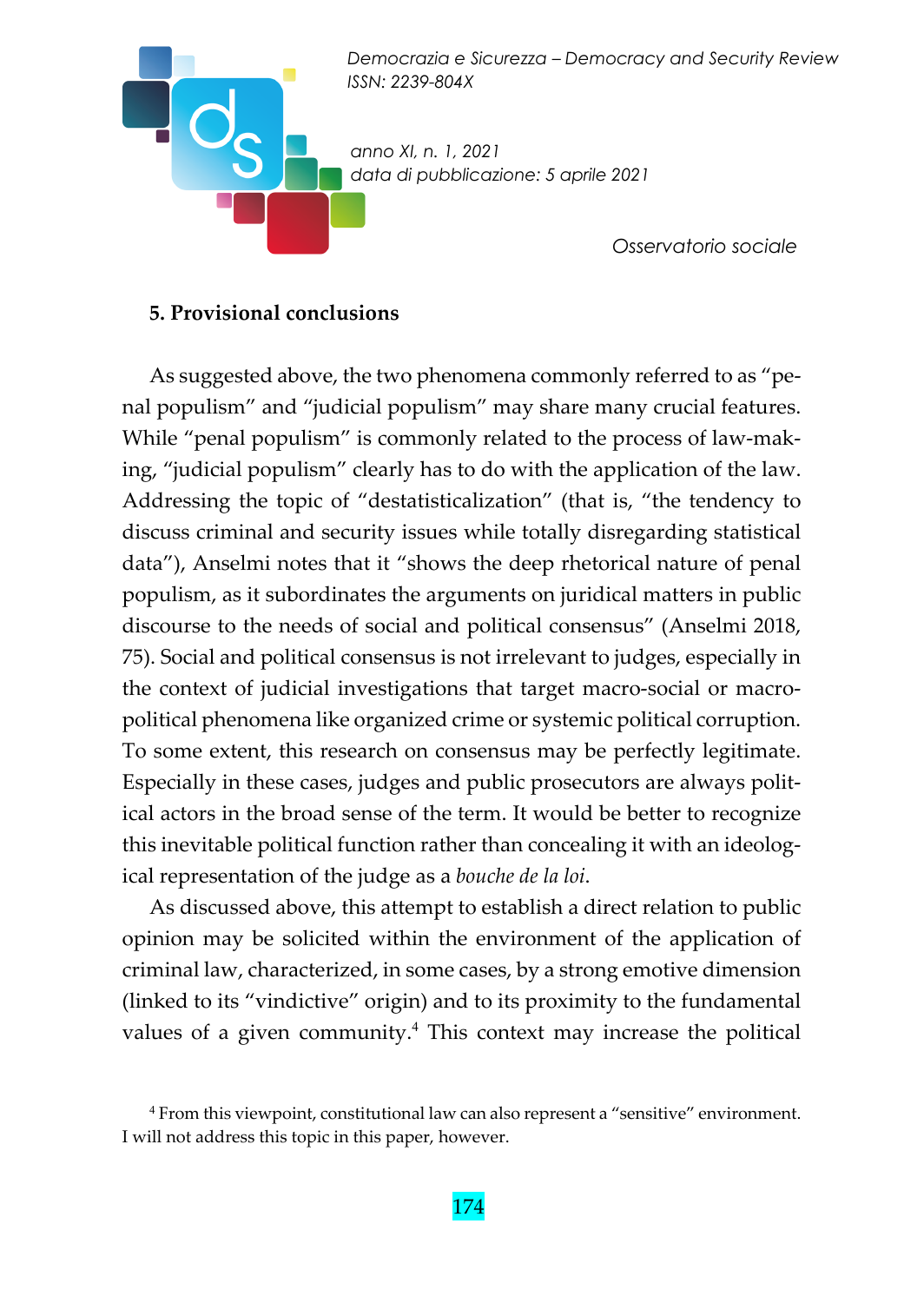*anno XI, n. 1, 2021 data di pubblicazione: 5 aprile 2021* 

*Osservatorio sociale* 

function of the judiciary, giving it, in the context of political and institutional crises, a populist nuance. Thus, both the language and the function of the judiciary can assume a characteristically moral nuance, which cor‐ responds to an image of the judiciary as an agent of moralization, precisely because of its independence and its (purportedly) apolitical nature.

Nevertheless, this political function ultimately shows that what is fre‐ quently reconstructed as a radical dichotomy in which the "people" strug‐ gles against the "elite" is, in fact, a struggle among elites. From this view‐ point, judicial populism is located at the crossroads between penal populism and penal elitism: it shares with penal populism a claim to speak for the people, but this claim is clearly advanced by a technocratic elite. In some cases, in fact, it can even assume a paternalistic character.

In seeking direct contact with public opinion, judges and public pros‐ ecutors may present themselves as the "genuine" representatives of the will of the people. This move has crucial political consequences. With it, the judiciary clearly assumes a "substitutive" role. In the context of political and institutional crisis, however, it also frequently plays an ancillary role, aligning itself with anti‐system and anti‐politics parties. These polit‐ ical movements can make instrumental use of the judiciary. The opposite can also be true, however: if not the judiciary as a whole, then at least certain of its members can make instrumental use of these political movements. This can stem from both judicial (gaining public support in the judicial fight against corruption and organized crime) and extrajudicial (that is, purely individual) motives.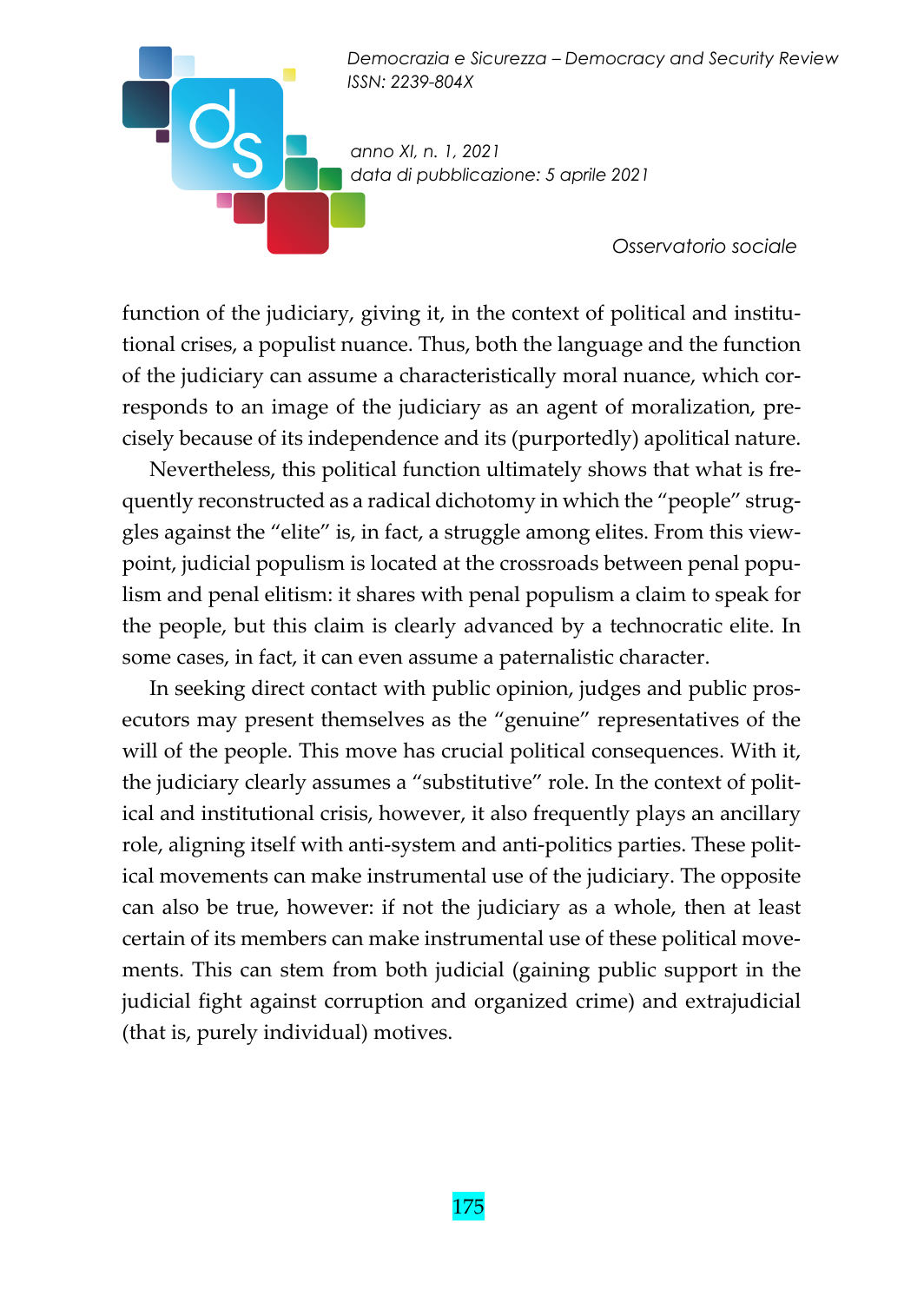

#### **Bibliographical References**

Anastasia, S., M. Anselmi, D. Falcinelli (2015), *Populismo Penale: Una Prospettiva Italiana*, Milano: Cedam.

Anselmi, M. (2018), *Populism: An Introduction*. Abingdon and New York, Routledge.

Bassok, O. (2016), *The Supreme Court at the Bar of Public Opinion Polls*. Constellations, 23 (4): 573‐584.

Baum, L. (2009), *Judges and their audiences: A perspective on judicial be‐ havior*. Princeton: Princeton University Press.

Bobbio, N. (2014), *Giusnaturalismo e positivismo giuridico*. Roma‐Bari: Laterza.

Corso, L. (2019), *When Anti‐Politics Becomes Political: What can the Italian Five Star Movement Tell us about the Relationship Between Populism and Le‐ galism*, in *European Constitutional Law Review*, 15, pp. 462‐487.

Falcão, J., L. Osório (2016). *A futura atividade político‐partidária e a respon‐ sabilidade ética do magistrado*, in *Revista USP,* 110, pp. 55‐64.

Fiandaca, G. (2014), *Populismo politico e populismo giudiziario*, in *Crimi‐ nalia 2013*, pp. 95‐121.

Giglioli, P.P., S. Cavicchioli, G. Fele (1997), *Rituali di degradazione. Ana‐ tomia del processo Cusani*. Bologna: il Mulino.

Luminati, M. (2007), *Priester der Themis: richterliches Selbstverständnis in Italien nach 1945*, Frankfurt a.M.: Klostermann.

Mance, E. (2017), *Falácias de Moro. Análise Lógica da Sentença Condenató‐ ria de Luiz Inácio Lula da Silva*, Passo Fundo: IFIBE.

Moro, S. (2004), *Considerações sobre a operação mani pulite*, in *Revista CEJ*, 8 (26), pp. 56‐62.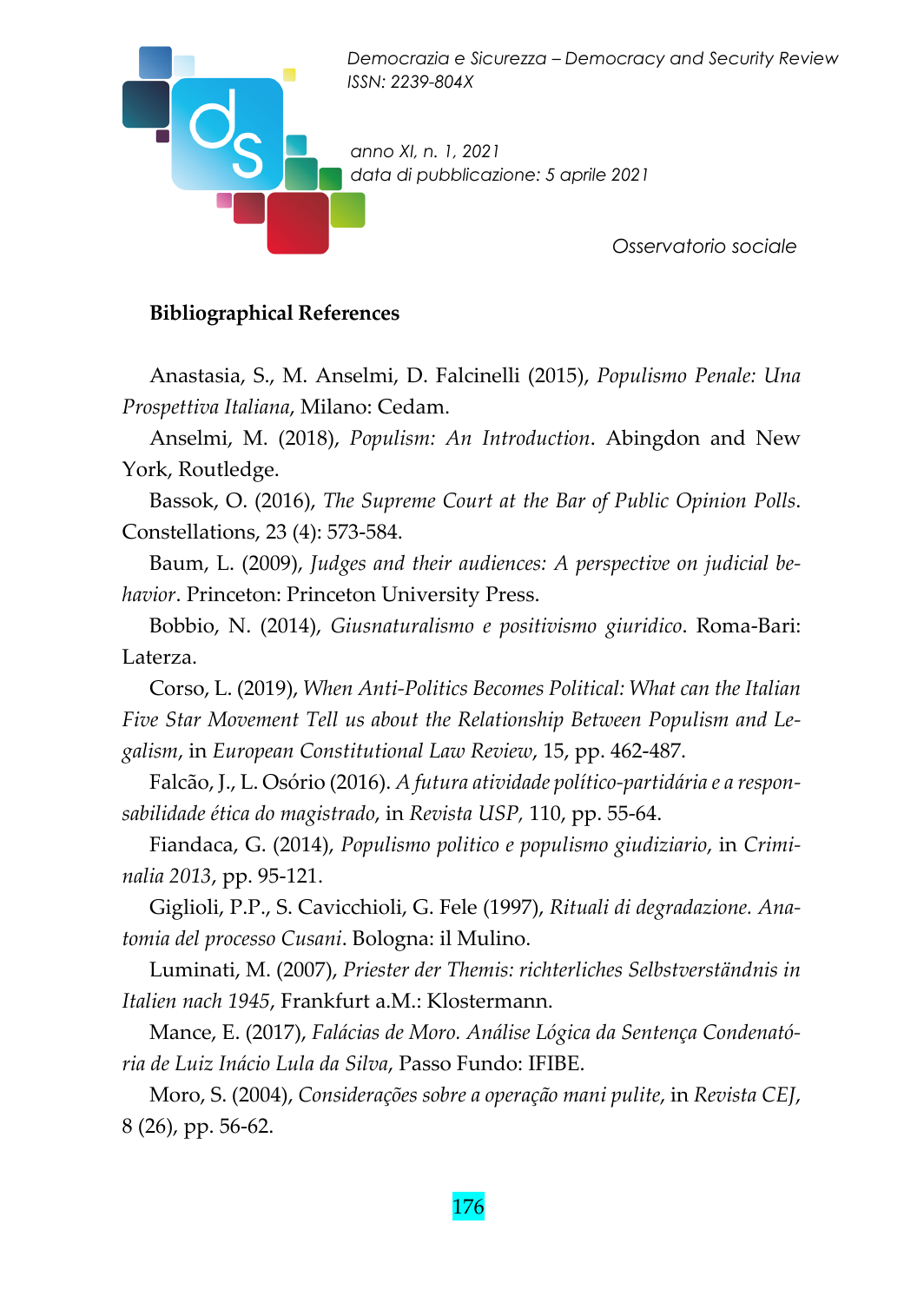*anno XI, n. 1, 2021 data di pubblicazione: 5 aprile 2021* 

*Osservatorio sociale* 

Perelman, Ch., L. Olbrechts‐Tyteca (1971), *The New Rhetoric. A Treatise on Argumentation*, Notre Dame‐London, University of Notre Dame Press.

Shammas, V.L. (2020), *Penal Elitism: Anatomy of a Professorial Ideology*, in *Critical Criminology*, 28, pp. 759‐774.

Staton, J.K. (2010), *Judicial power and strategic communication in Mexico*, Cambridge: Cambridge University Press.

Werneck Arguelhes, D. (2017a). *Judges Speaking for the People: Judicial Populism beyond Judicial Decisions*, in *VerfBlog*, 4th May, available on https://verfassungsblog.de/judges-speaking-for-the-people-judicial-populism‐beyond‐judicial‐decisions/.

Werneck Arguelhes, D. (2017b). *Um Supremo que não erra*. In O. Vilhena Vieira, R. Glaezer (eds.). *A Razão e o Voto: Diálogos Constitucionais com Luís Roberto Barroso*, São Paulo: Saraiva, pp. 81‐107.

Werneck Arguelhes, D., Hartmann, I.A. (2017). *Timing Control Without Docket Control: How individual Justices shape the Brazilian Supreme Court's agenda*, in *Journal of Law and Courts*, 5 (1), pp. 105‐140.

Werneck Arguelhes, D., L.M. Ribeiro (2015). *O Supremo Individual: Me‐ canismos de atuação direta dos ministros sobre o processo político*, in *Direito, Estado e Sociedade*, 46, pp. 121‐155.